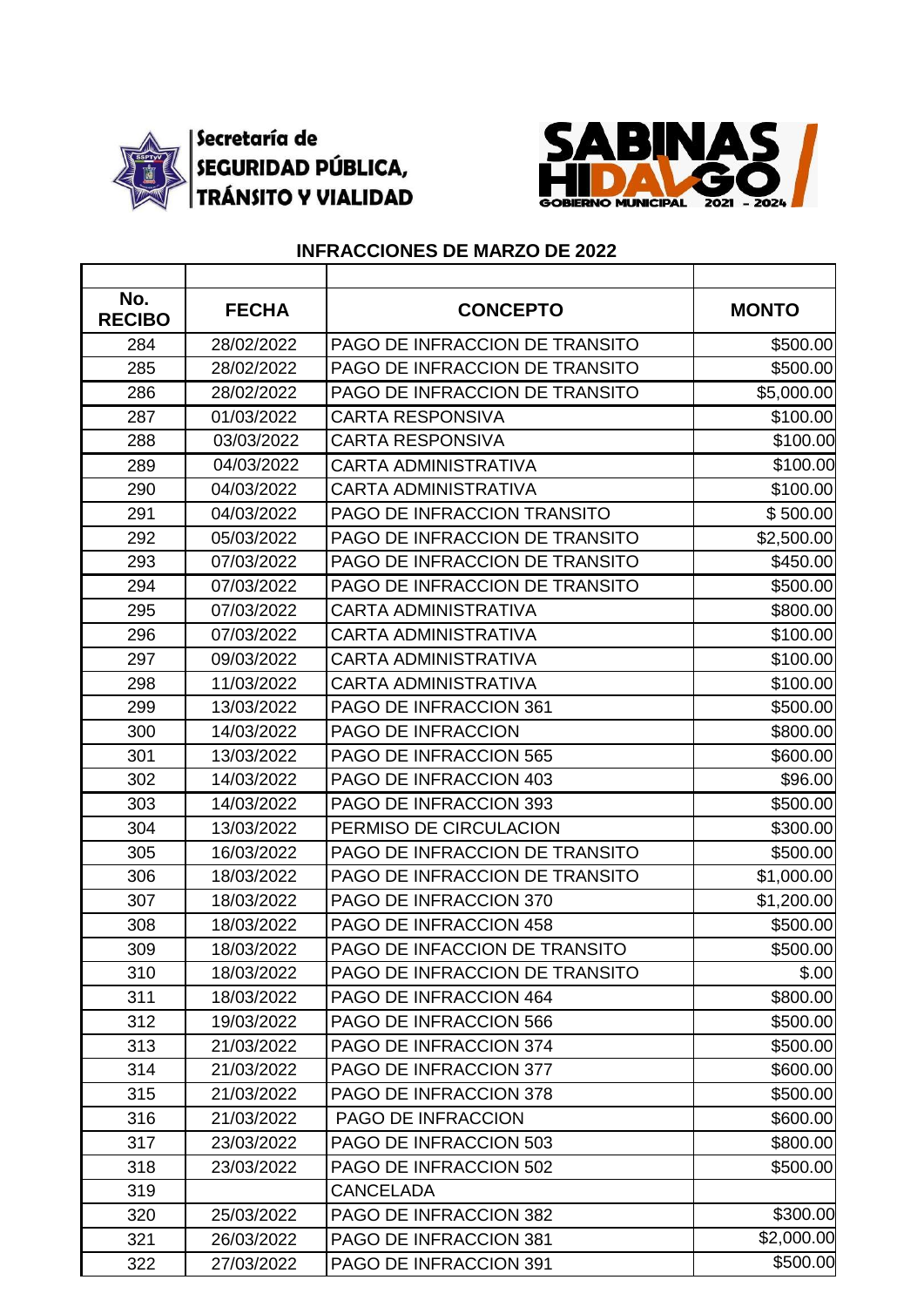| 323 | 27/03/2022 | PAGO DE INFRACCION 506        | \$500.00 |
|-----|------------|-------------------------------|----------|
| 324 | 28/03/2022 | <b>CARTA ADMINISTRATIVA</b>   | \$100.00 |
| 325 | 28/03/2022 | <b>CARTA ADMINISTRATIVA</b>   | \$100.00 |
| 326 | 28/03/2022 | <b>CARTA ADMINISTRATIVA</b>   | \$100.00 |
| 327 | 28/03/2022 | <b>INFRACCION DE TRANSITO</b> | \$400.00 |
| 328 | 29/03/2022 | PERMISO POR CIRCULAR          | \$200.00 |
| 329 | 30/03/2022 | PAGO DE INFRACCION 466        | \$500.00 |